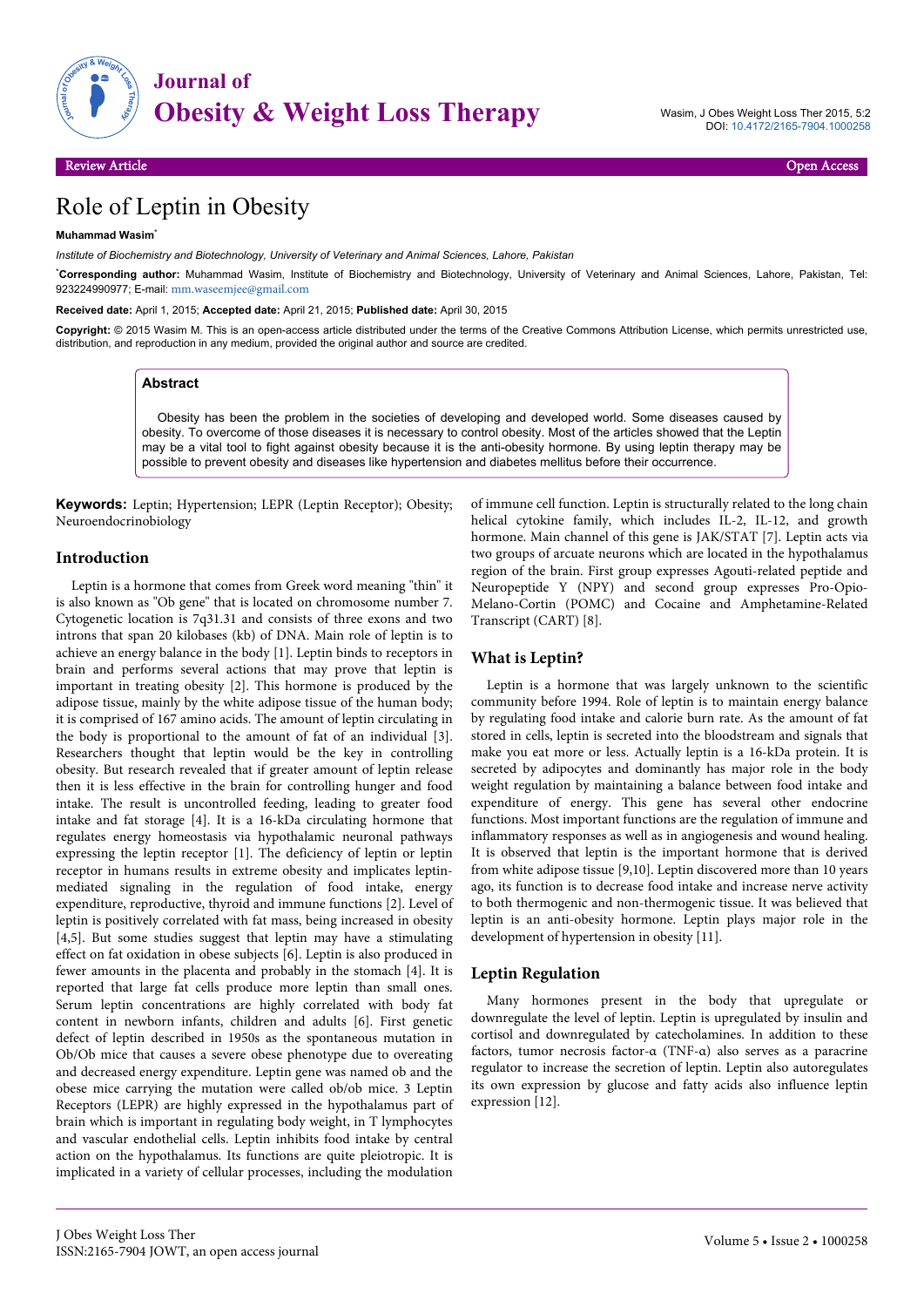# **Regulation of Energy Expenditure, Food Intake and Body Weight by Leptin**

Leptin is an important component in the long term regulation of body weight. Recent studies with obese and non-obese humans demonstrated a strong positive correlation of serum leptin concentrations with percentage of body fat. It appears that as adipocytes increase in size due to accumulation of triglyceride, they synthesize more and more leptin. Leptin's effects on body weight are mediated through effects on hypothalamic centers that control feeding behavior and hunger, body temperature and energy expenditure [13].

### **Pathways Involved in Leptin Production**

JAK-STAT Pathway has great importance in leptin signaling. Studies indicated that in the hypothalamus region, leptin specifically activated STAT3 pathway [14]. Neuropeptide Y promoted feeding behavior in the body. Expression of Neuropeptide Y (NPY) will increase during fasting. Absence of the NPY failed to change body weight and feeding in normal mice. If any of the components missed in pathway then less food intake [15]. Pathways of the leptin gene have importance in its expression [16].

# **Leptin Receptors (LEPR)**

Activity of leptin is dependent on its binding with its receptor, known as leptin receptor (LEPR). LEPR belong to gp130 family of cytokine receptor. After the alternative splicing of LEPR, six different isoforms were formed. These isoforms are LEPRa, LEPRb, LEPRc,

LEPRd, LEPRe and LEPRf. Out of these six, LEPRb is the important and longest isoform that has the capacity of strong signaling as compared to others. Defect in leptin signaling cause severe obesity [17]. First missense mutations which were present in the leptin receptor (LEPR) were reported. These mutations disrupt LEPR signaling. Mutations associated to human obesity were involved in structural as well as functional relationships within the LEPR [18].

# **Leptin in Obesity**

Leptin is a neurotransmitter expressed in the brain. This neurotransmitter signals to the brain mainly in the hypothalamus that when a person stops to eat for maintaining his Body Mass Index. It has been observed that lab mice have a polymorphism in the leptin gene. Mutations in this gene prevent to manufacture the functional leptin protein. Due to less leptin expression, mice become morbidly obese. Another strain has a mutation or polymorphism in the gene encoding for the Leptin Receptor (LEPR). In this case, signal of the leptin is not received by the brain or the hypothalamus. So due to signal disruption or mutations in the leptin receptor, mice become obese (www.loop.com/%7Ebkrentzman/obesity/genetics.html). A study involves comparison of obese and lean individuals with respect to leptin level. Experiments included 25 obese and 25 severely lean individuals. Sequence of leptin gene was analyzed by using SSCP, heteroduplex analysis and automated Sanger sequencing. Result suggested that in Pakistani population leptin gene may not be a major cause for obesity and leanness. Until know six mutations have been reported and these mutations are listed below in Table 1.

| Sr. No | <b>Mutations</b> | <b>Individuals</b>            | <b>References</b>             |
|--------|------------------|-------------------------------|-------------------------------|
| 1.     | p.Gly133fsX145   | Two Pakistani cousins         | Montague et al. [2]           |
| 2.     | R105W            | 4 members from Turkish family | Strobel et al. [3]            |
| 3.     | N103K            | 2 Eqyptian children           | Mazen et al. [4]              |
| 4.     | L72S             | 14 years old female child     | Fischer-Posovszky et al. [22] |
| 5.     | p.Leu161fsX170   | 1 Obese child from Pakistan   | Fatima et al. [8]             |
| 6.     | c.104 106delTCA  | 1 Obese child from Pakistan   | Fatima et al. [8]             |

Table 1: Six pathogenic mutations in chronological order.

### **Diseases Due to Obesity**

Some diseases are associated with obesity such as certain types of cancers, type II diabetes, heart diseases, obstructive sleep apnea and osteoarthritis [19]. Some factors by which obesity is commonly caused include excessive food intake, less physical activity and abnormalities in genetics as well [20,21].

### **Leptin Therapy**

Leptin therapy reversed endocrine as well as metabolic alterations associated with leptin deficiency [22]. Leptin deficiency was related with less numbers of T cells, CD4 and defective T cell proliferation. These reductions were reversed by leptin therapy [23]. Leptin replacement therapy at physiological concentrations after removal of high-dosage leptin not worked properly weight regain and hyperphagia was due to deficiency of leptin [24]. Leptin replacement therapy will be very useful for the patients of congenital leptin deficiency. Leptin has also been used for the treatment of other forms of energy loss e.g. anorexia nervosa [25]. It was found that immune function changed during leptin replacement. Congenital leptin deficiency was evaluated in a 5 year old boy. Boy was evaluated before two weeks and after six weeks of leptin therapy. After that treatment, humoral and cellular immunity was detected by measuring levels of immunoglobulins and by the analysis of lymphocyte in response to mitogens, respectively [26].

### **Neuro-Endocrino-Biological and Obesity**

Scientists reported that obesity and overweight may be associated with cognitive problems. Both obesity and overweight may share "neuroendocrinobiological roots" in common cerebral areas. In this study scientist collected 898 samples from school children. Age ranges of all the samples were 6 to 13 years. Intellectual level and specific